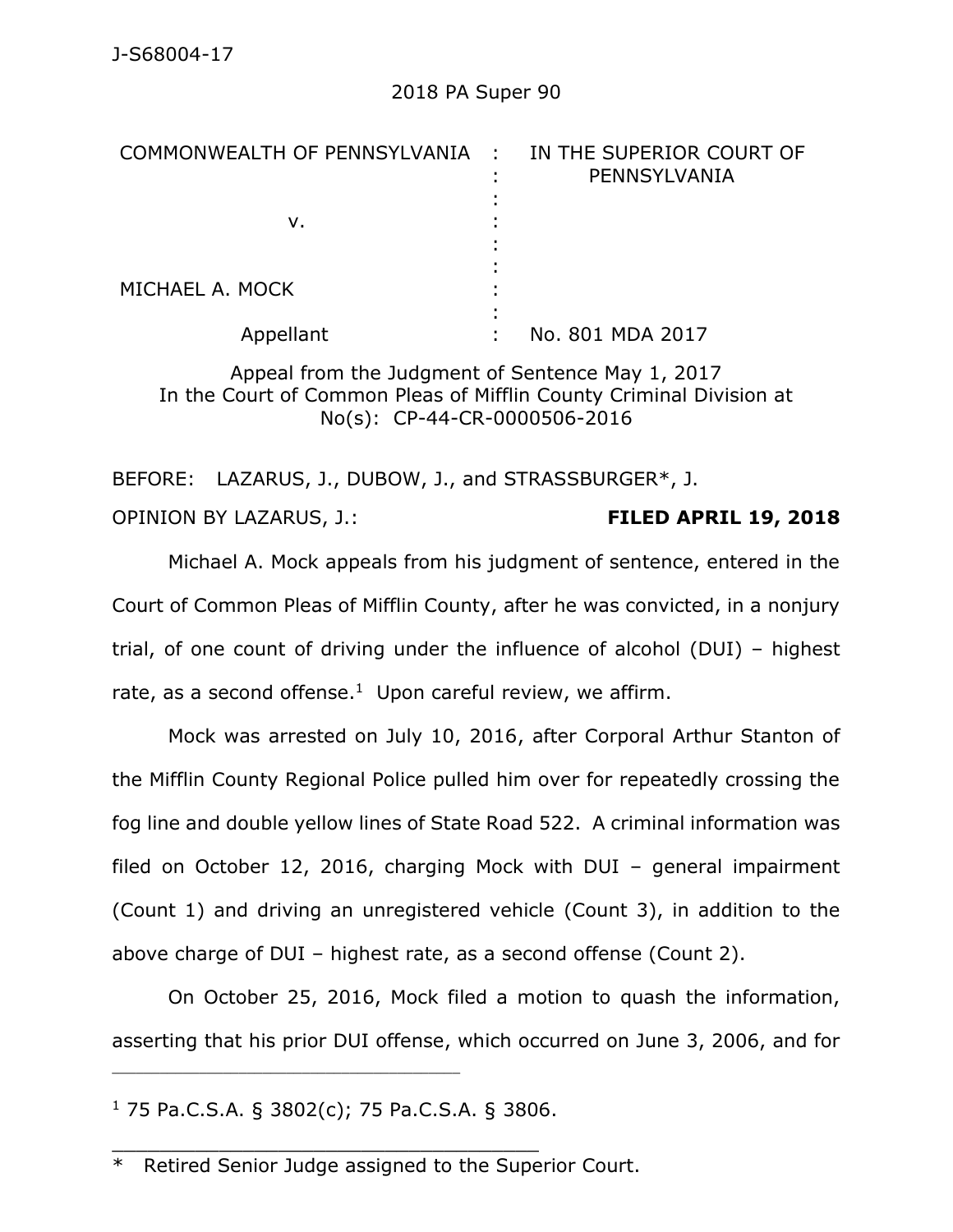which he was convicted on March 27, 2007, did not fall within the ten-year look-back period set forth in section 3806(b) of the Motor Vehicle Code and, as such, he was improperly charged as a second-time offender. The trial court denied the motion and Mock proceeded to a stipulated nonjury trial, at which time the Commonwealth *nolle prossed* Counts 1 and 3 and the court entered a verdict of guilty as to Count 2. The court sentenced Mock to a term of 90 days' to 5 years' imprisonment, plus fines, costs and related penalties. 75 Pa.C.S.A. § 3804(c)(2).

This timely appeal follows, in which Mock asserts that both the motion court and the trial court erred as a matter of law

by applying [section 3806(a)] to [section 3806(b),] thus calculating [Mock's] current DUI as a second in ten M1 for grading and sentencing purposes instead of only using section 3806(b). Specifically[,] the [c]ourt erred by calculating the grading and possible penalties under section 3806(a) even though they are specifically carved out to be calculated under section 3806(b).

Brief of Appellant, at 1-2.

Mock's appellate issue presents a question of statutory interpretation, which is a pure question of law. Accordingly, our standard of review is *de novo* and our scope of review is plenary. *Commonwealth v. Haag*, 981 A.2d 902 (Pa. 2009).

In matters of statutory interpretation, the General Assembly's intent is paramount. *Commonwealth v. Hacker*, 15 A.3d 333, 335 (Pa. 2011), citing 1 Pa.C.S.A. § 1921(a). The best indication of the legislature's intent is the plain language of the statute. *In re D.M.W.*, 102 A.3d 492, 494 (Pa. Super.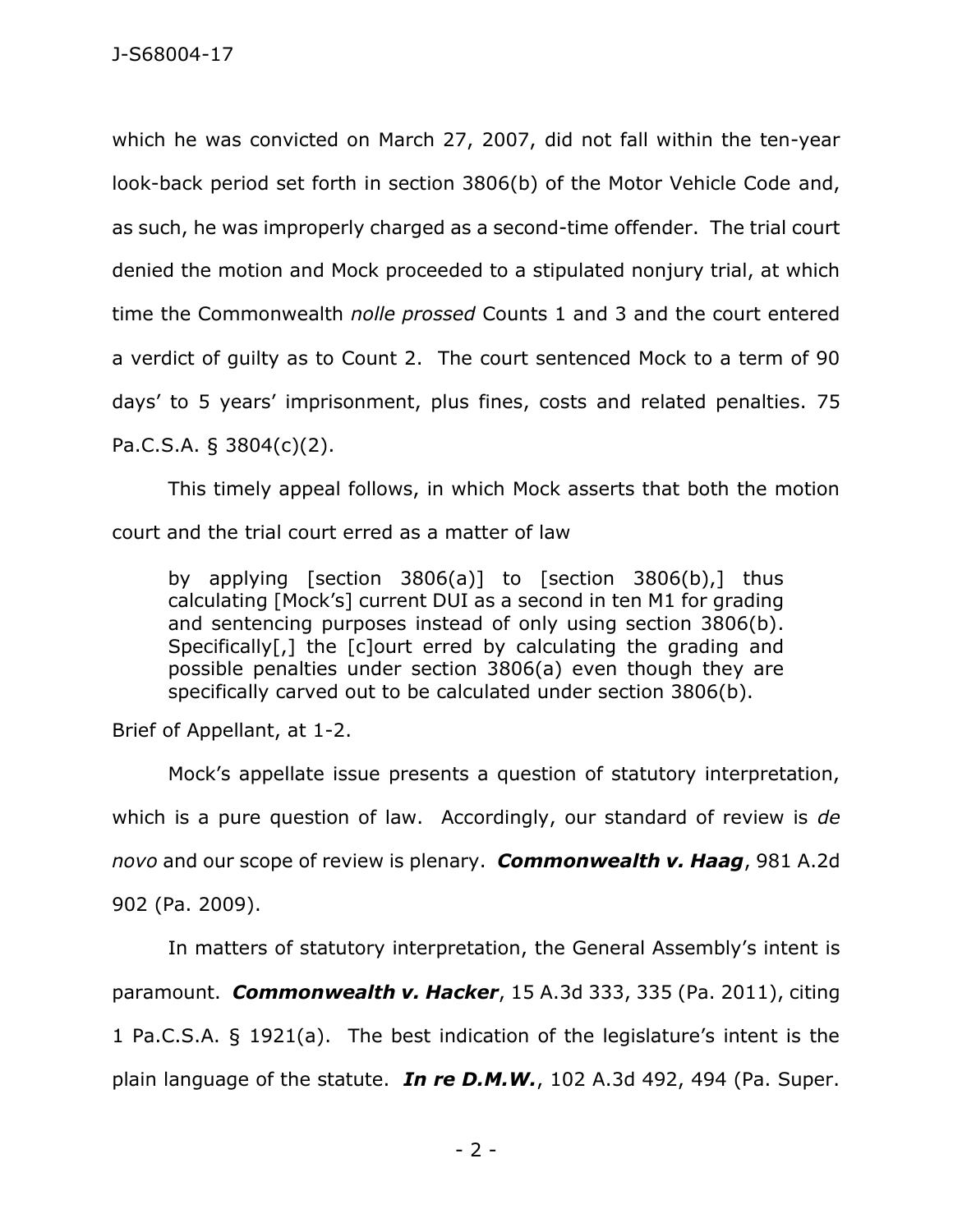2014) (citation and quotation marks omitted). Only when the words of the statute are ambiguous should a reviewing court seek to ascertain the intent of the General Assembly through considerations of the various factors found in section 1921(c) of the Statutory Construction Act. *Id.* 

Mock was convicted under section 3802(c) of the Act, DUI – highest rate. The penalties for offenses committed under that section are set forth in section 3804(b), which provides for a mandatory minimum sentence of 90 days' imprisonment in the case of a second DUI – highest rate of impairment offense. *See* 75 Pa.C.S.A. § 3804(c)(2)(i). Section 3806, in turn, provides the framework for determining what qualifies as a "prior offense" for purposes of grading and sentencing as follows:

## **§ 3806. Prior offenses**

(a) General rule.--Except as set forth in subsection (b), the term "prior offense" as used in this chapter shall mean any conviction for which judgment of sentence has been imposed . . . before the sentencing on the present violation for any of the following:

(1) an offense under section 3802 (relating to driving under influence of alcohol or controlled substance);

. . .

(b) Timing.--

(1) For purposes of sections . . . 3803 (relating to grading), 3804 (relating to penalties) . . . , the prior offense must have occurred:

(i) within 10 years prior to the date of the offense for which the defendant is being sentenced; or

(ii) on or after the date of the offense for which the defendant is being sentenced[.]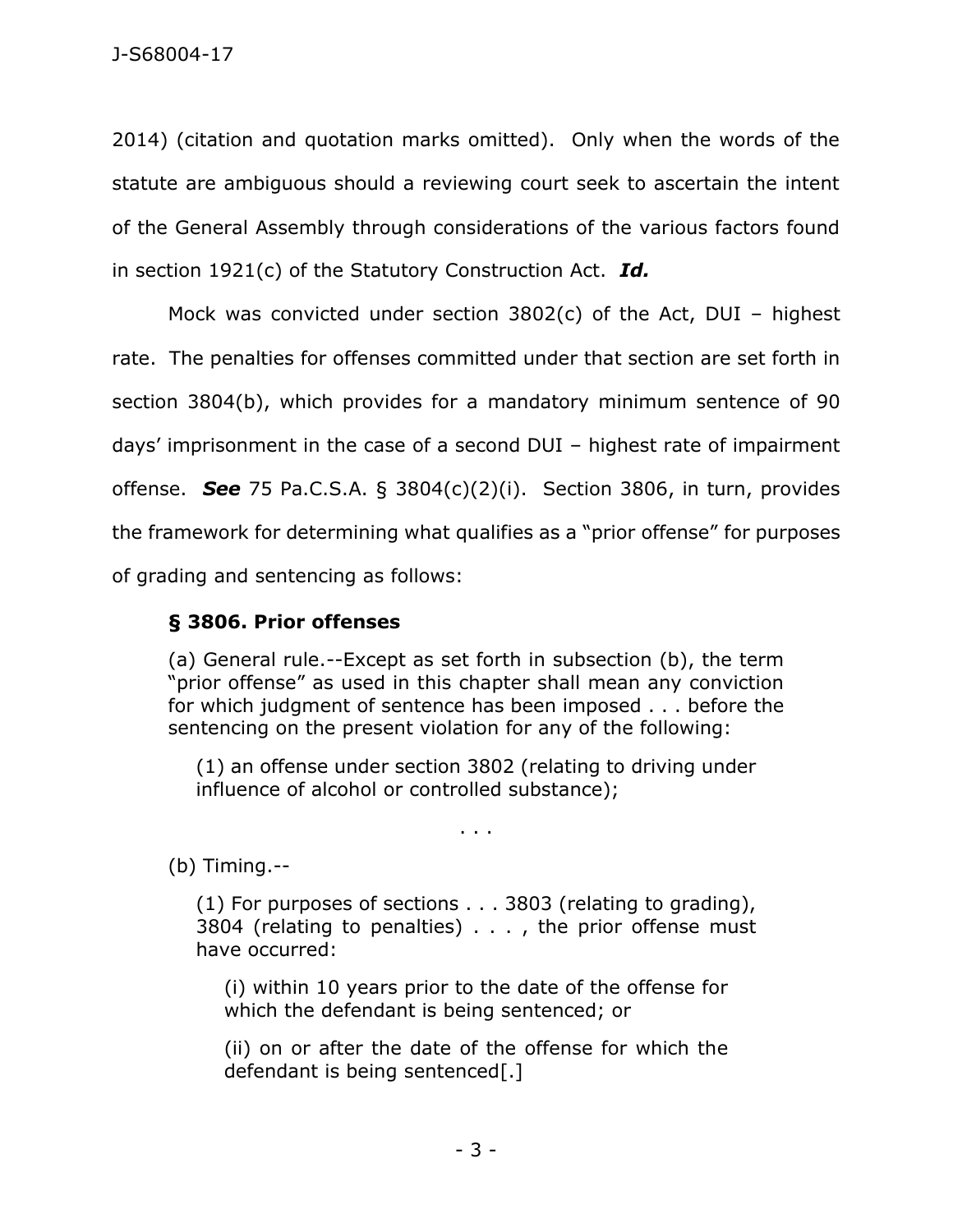75 Pa.C.S.A. § 3806.

The trial court interpreted section 3806 to mean that

any conviction, for which judgment of sentence has been imposed, within ten years prior to the date of the current DUI offense, shall be considered for grading and sentencing purposes of a current DUI offense. To determine whether a prior DUI offense . . . is within the ten year look[-]back period of the current DUI offense, this [c]ourt looks to the current DUI offense date and the prior offense conviction date for which judgment of sentence has been imposed. The actual date of the prior DUI offense need not be within the statutorily mandated ten year look[-]back period.

Trial Court Opinion, 6/8/17, at [2-3]. Accordingly, the court concluded that

Mock's March 27, 2007 conviction was a "prior offense" that resulted in Mock

being subject to sentencing as a second-time offender under section 3804.

In challenging the court's finding, Mock argues that the phrase

"the prior offense must have occurred" [as set forth in subsection 3806(b)] means the offense date of any DUIs in which [Mock] was previously convicted of [sic]; thus calculating ten years back from the date of the offense for the currently charged DUI to the date of offense of any other DUI dates of offense with in [sic] the ten years where [Mock] received a valid conviction for the DUI. The offense must have occurred within the ten year look[-]back period, and the offense occurs on the date of offense not at any other time. This calculation is simple and set in stone. It is the date of offense to the date of offense.

Brief of Appellant, at 11. Accordingly, Mock asserts, because the date on

which he actually committed his previous DUI, June 3, 2006, was more than

ten years prior to the date he committed his current offense, July 10, 2016,

the current offense should not be deemed a second offense for purposes of

grading and sentencing. We disagree.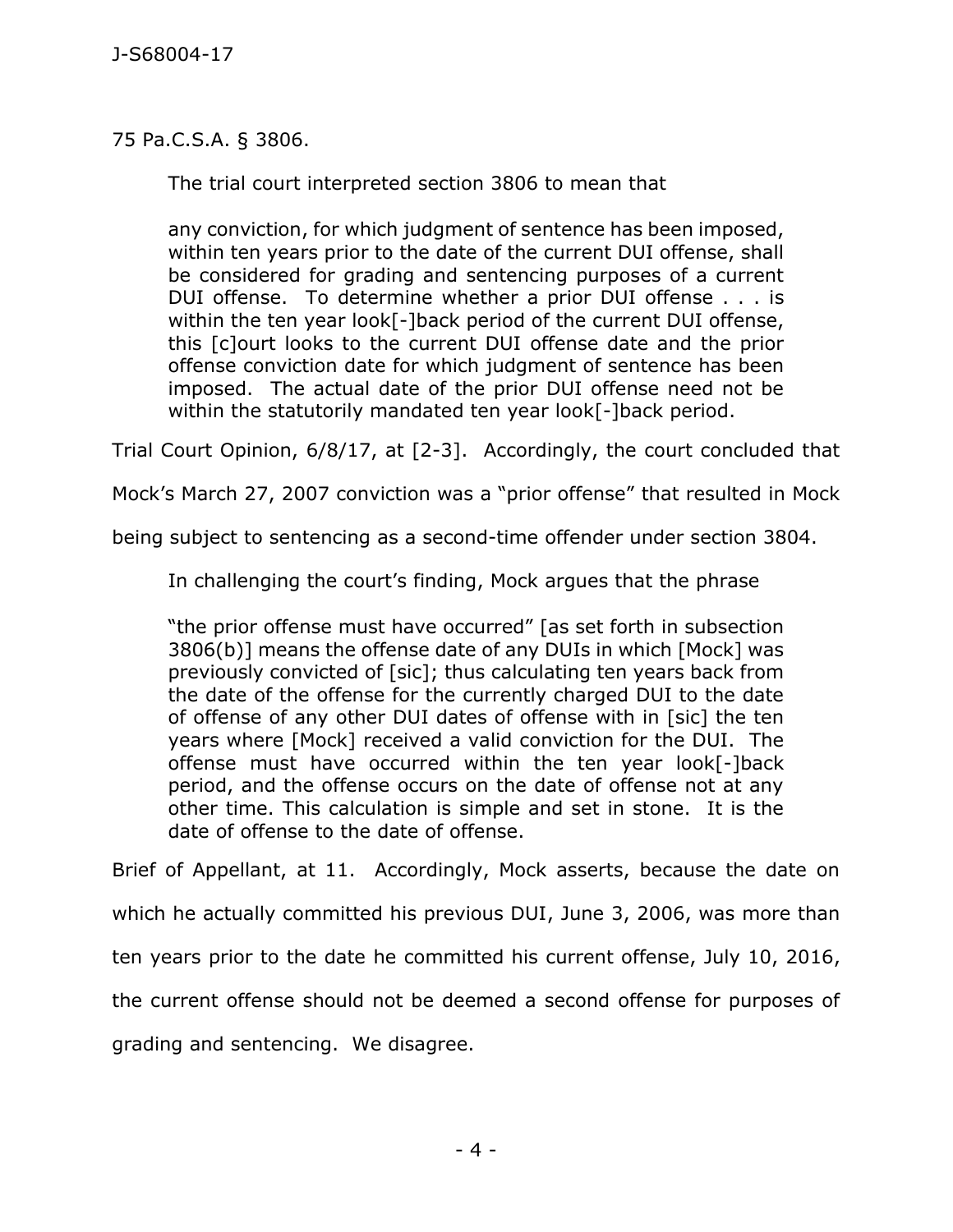Section 3806 contains both a "general rule," i.e., subsection (a), which applies to Chapter 38 as a whole, and a "specific rule," i.e., subsection (b), which applies to the sections enumerated therein, including section 3803 (relating to grading) and section 3804 (relating to penalties). Under subsection (a), "prior offense" is defined as "**any**" of the enumerated dispositions (including, as is relevant here, conviction for which judgment of sentence has been imposed) occurring "before the sentencing on the present violation[.]" 75 Pa.C.S.A. § 3806(a) (emphasis added). Thus, for example, **for purposes of subsection (a)**, a DUI conviction twenty years before sentencing in the current case could be considered a "prior offense."

In contrast, subsection (b), which applies only to the sections of Chapter 38 enumerated therein, narrows the scope of applicable offenses from "**any** . . . before the sentencing on the present violation," *see id.*, to those occurring "within 10 years prior to the date of the offense for which the defendant is being sentenced" or "on or after the date of the offense for which the defendant is being sentenced." 75 Pa.C.S.A. § 3806(b).

Contrary to Mock's assertion, the language "[e]xcept as set forth in subsection (b)" appearing at the beginning of subsection (a) does not alter, for purposes of subsection (b), the essential definition of "prior offense" as being the disposition (i.e., conviction for which judgment of sentence has been imposed, et al.) rather than the actual commission of the offense. Rather, the phrase merely signals that, for purposes of subsection (b), a "prior offense" does not encompass "any" disposition, as it does in subsection (a). Instead,

- 5 -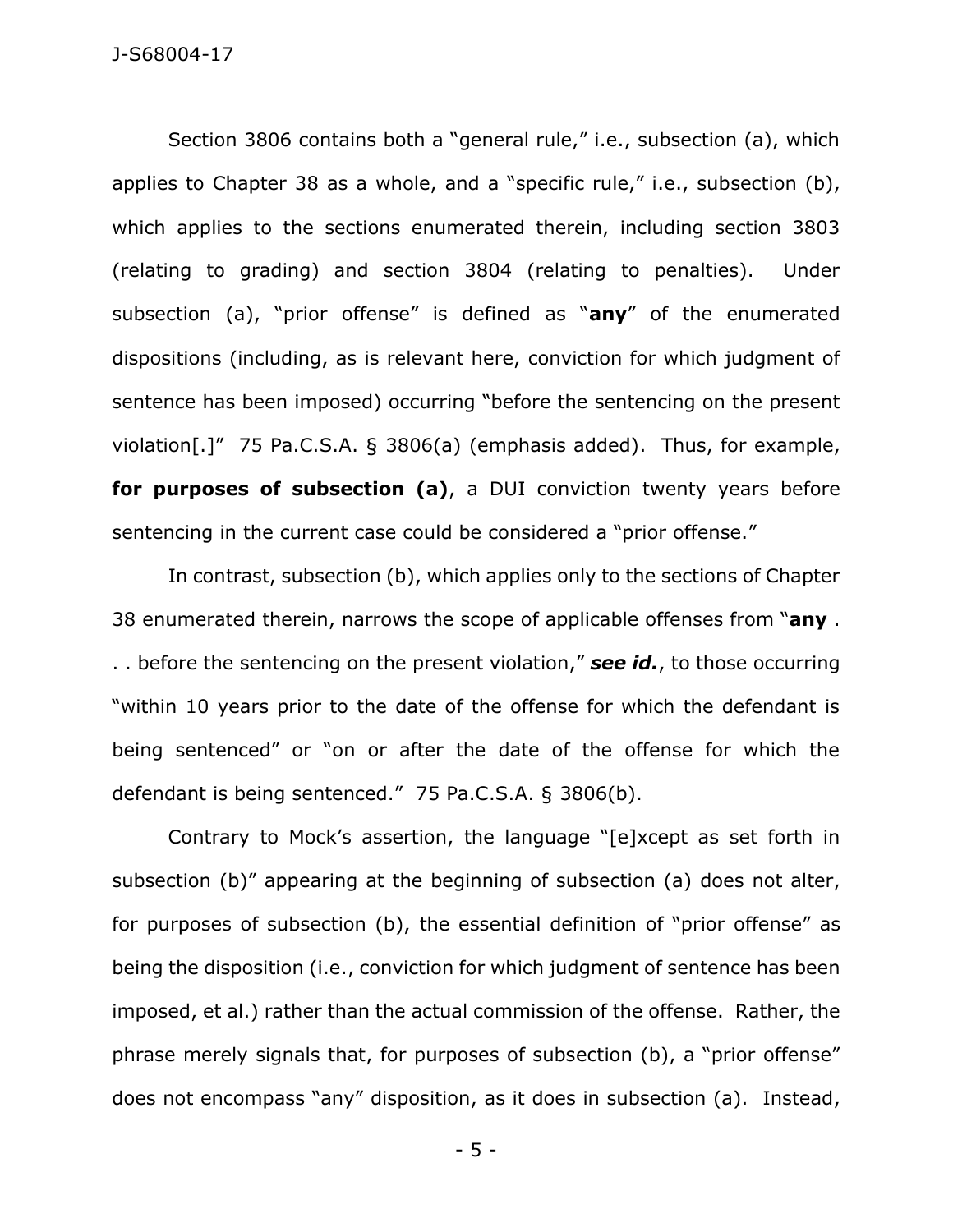as the heading ("Timing") suggests,<sup>2</sup> "prior convictions" that may be considered for purposes of grading and sentencing under subsection (b) are only those that occurred within the more limited time frames delineated therein.

The learned Dissent asserts that we "ignore the manner in which subsection (b) modifies the definition of prior offense in subsection (a)[.]" Dissenting Opinion, at 6. Indeed, as we make clear above, we find that subsection (b) does, in fact, modify subsection (a) by limiting the universe of dispositions relevant to determining the applicability of recidivist sentencing enhancements to those occurring: (1) within ten years prior to the date of the current offense, or (2) on or after the date of the current offense. Where we respectfully differ with the learned Dissent is on whether the phrase "prior offense," as used in subsection (b), refers to the date of the offense, or the date of conviction or other disposition. We believe that our reading of subsection (b) comports both with the legislature's intent and our obligation to interpret the statute as written.

The language of the statute is clear and unambiguous and the trial court did not err in its interpretation and application. The court properly deemed Mock's prior conviction date, March 27, 2007, as the date of his "prior offense"

\_\_\_\_\_\_\_\_\_\_\_\_\_\_\_\_\_\_\_\_\_\_\_\_\_\_\_\_\_\_\_\_\_\_\_\_\_\_\_\_\_\_\_\_

<sup>&</sup>lt;sup>2</sup> "The headings prefixed to titles, parts, articles, chapters, sections and other divisions of a statute shall not be considered to control but may be used to aid in the construction thereof." 1 Pa.C.S.A. § 1924.